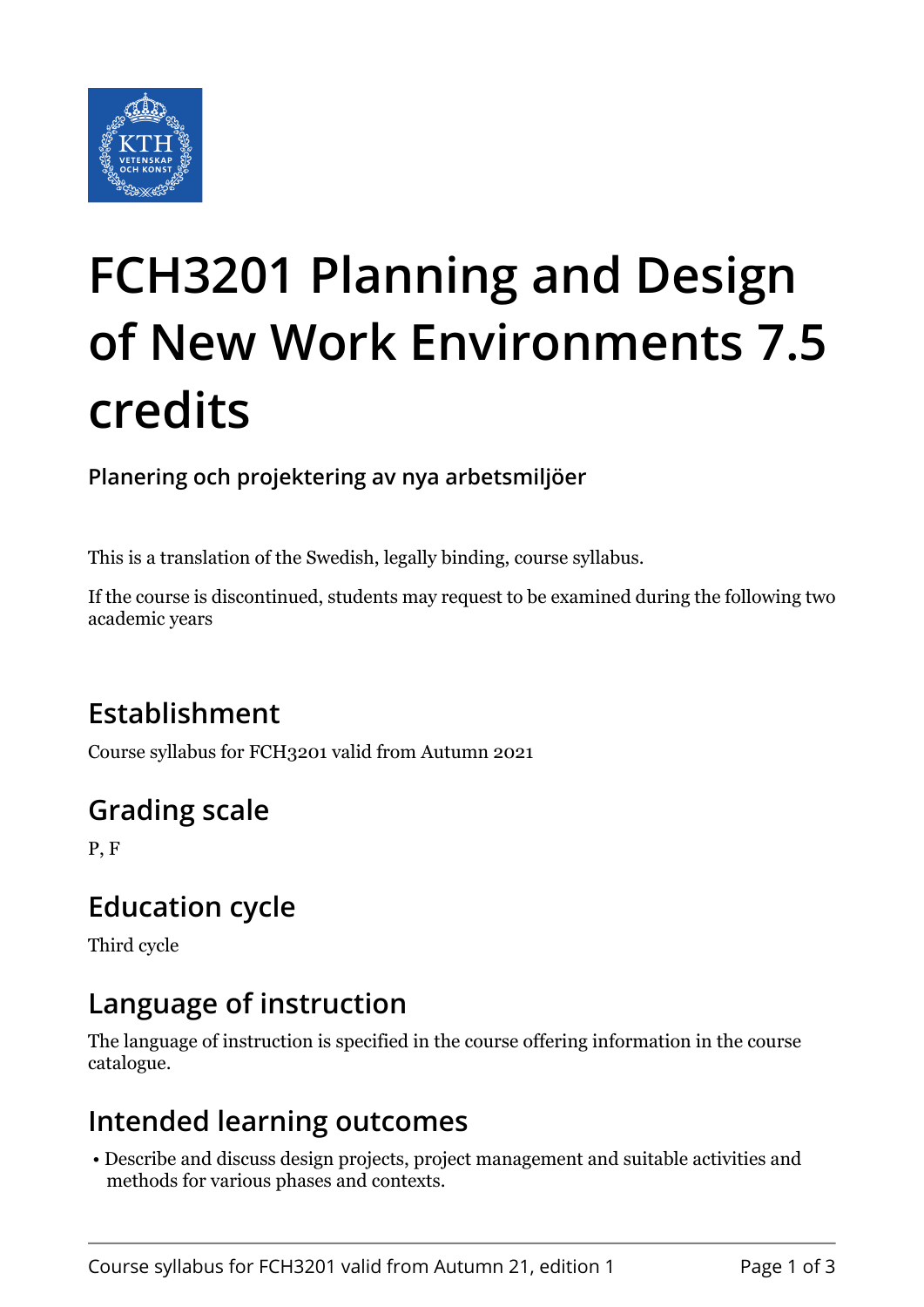- Describe and discuss how different actors can be involved in a design project, what roles they can take on, and the political navigation within projects.
- Describe and evaluate different methods, models and tools for planning work environments, and to reflect on their usefulness and relevance.
- Describe and discuss planning work in practice and research in the field.
- Suggest how premises, workplaces and equipment can be designed in practical use, taking into account energy and sustainability aspects.

#### **Course contents**

- Planning process
- Architectural drawings as documentation
- Regulations regarding the design of workplaces and premises
- Planning methods and tools, as well as examples of case studies
- The work environment in the planning and design of buildings, premises and workplaces
- The application areas covered include healthcare, industry and offices.

## **Specific prerequisites**

Rligible for studies at the third-cycle level.

## **Examination**

- $\bullet$  INL1 Assignment, 2.0 credits, grading scale: P, F
- $\cdot$  PRO1 Project work, 3.0 credits, grading scale: P, F
- $\bullet$  SEM1 Seminars, 2.5 credits, grading scale: P, F

Based on recommendation from KTH's coordinator for disabilities, the examiner will decide how to adapt an examination for students with documented disability.

The examiner may apply another examination format when re-examining individual students.

Oral and written presentation of project.

## **Other requirements for final grade**

Passed practices and active participation in seminars.

## **Transitional regulations**

If the examination form is changed, the student will be examined according to the examination form that applied when the student was admitted to the course. If the course is